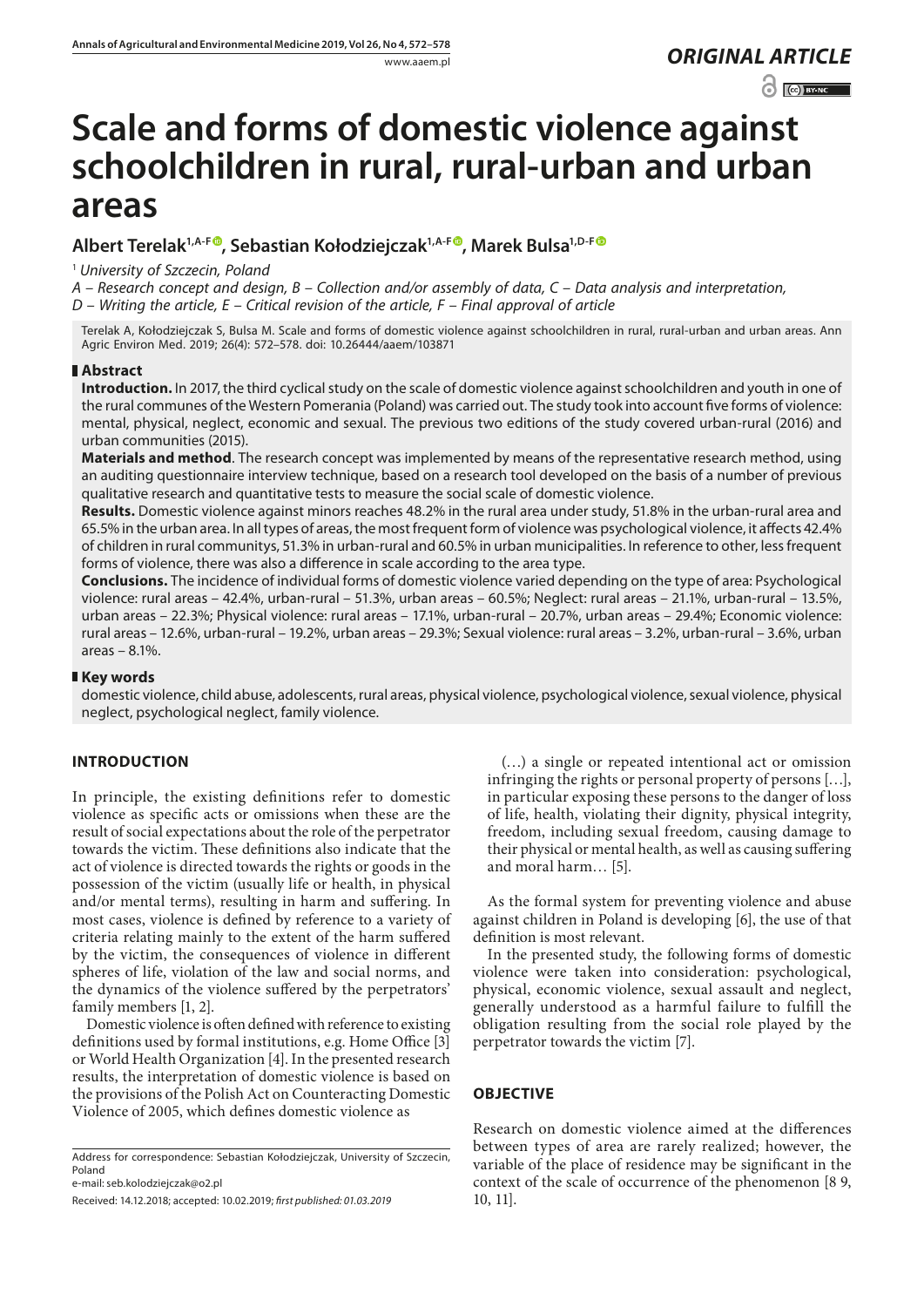The presented research focused on determining the scale of domestic violence against schoolchildren and youths in the different types of communities (rural, urban-rural, urban) of West Pomerania, Poland. Five forms of violence (psychological, physical, economic violence, neglect, sexual assault) were taken into account. The research questionnaire was elaborated to measure the social scale of particular forms of domestic violence in their personal experience, and in their observations or indirect experience.

Such a broad view of the phenomenon made it possible to gain knowledge of a deeper nature (referring not only to the scale of domestic violence against schoolchildren and youths, but also to the scale of complexity of the problem of violence in families affected), and also of a cumulative nature due to the fact that the respondents' reports on the wrongs suffered by members of their families from other household members or close or further relatives, broaden the picture of the phenomenon under study. The adopted perspective also helped to discover risk factors contributing to domestic violence against children.

#### **MATERIALS AND METHOD**

The adopted research concept was realized with using the audit questionnaire interview technique, based on research tools to measure the social scale of domestic violence suffered by schoolchildren. The research was conducted among the last class of pupils of primary schools and secondary schools students in three communities of the West Pommeranian Province, Poland:

- $\bullet$  in the rural community (2017), on a representative sample of 380 community schoolchildren and youths – empirical value of the compliance test  $\chi$ 2 = 1.884 to a critical value of 5.991 – for df=2 and  $\alpha$ =0.05 (the community consists of 45 villages, population app. 8,000);
- in the urban-rural community (2016), on a representative sample of 193 community schoolchildren and youthS – empirical value of the compliance test  $\chi$ 2 = 1.669 to a critical value of 5.991 – for df=2 and  $\alpha$ =0.05 (the community consists of a town and three villages, population – approx. 6,500);
- in the urban community (2015) on a representative sample of 779 community schoolchildren and youthS – empirical value of the compliance test  $\chi$ 2 = 3.498 to a critical value of 7.815 – for df=3 and  $\alpha$ =0.05 (the community consists of one city, population approx. 41,000).

Because of the extremely complex and difficult issues, as well as the need to ensure a sense of security, intimacy and anonymity of the survey participants, efforts were made (in cooperation with the school management and staff) to organize the data collection process in such a way that during the audit interview:

1) there was only one pupil sitting on a school bench;

- 2)respondents received questionnaires with envelopes and were instructed to seal the envelope after answering the questionnaire to ensure complete anonymity, and ensuring that no one but the researchers could have access to the content of the questionnaire;
- 3)interviewees were informed that the survey would be used to design family support programmes, so it was important that the answers were honest and truthful (they were by

no means compelled to give the answers – they had the right to put the unfilled questionnaire in the envelope);

4)interviewers informed participants where to seek help in their school or neighborhood, if necessary. That precaution was taken to avoid the risk of secondary victimization.

During the audit interview, respondents were asked to indicate whether, during the six months preceding the survey and possibly in the past, they experienced from their family members specific behaviours representing various forms of violence expressed by means of indicators adopted on the basis of previous qualitative surveys (Individual In-depth Interviews and Focus Group Interviews), as well as quantitative tests presented in the following table.

**Table 1.** Indicators of domestic violence used in the study

| Form of<br>domestic<br>violence | Indicators used in the questionnaire<br>Indicators adopted in the course of operationalization (or during the<br>study)                                                                                                                                                                                       |
|---------------------------------|---------------------------------------------------------------------------------------------------------------------------------------------------------------------------------------------------------------------------------------------------------------------------------------------------------------|
| Psychological<br>violence       | • harmful criticism, humiliation<br>• forced submission by shouting*<br>• stubborn mockery / derision / ridicule in the eyes of others<br>• blaming for even minor mistakes, failure / multiple blaming for<br>the perpetrator's own mistakes<br>• offensive comments, vulgar expressions towards the victim; |
| Physical<br>violence            | • jerking and / or poking or pushing, etc., e.g. to hasten the<br>victim <sup>*</sup><br>· single or repeated slamming with a hand and / or kicking, etc.<br>• beating with a tool that leaves no distinct, permanent marks on<br>the body,<br>• beating that leaves distinct, visible bruises or wounds;     |
| Neglect                         | · lack of concern for problems and / or ignoring feelings /<br>trivialising emotions*<br>• unjustified deprivation / restriction of food, drink, sleep<br>· disregard for ill-health or neglecting care in case of illness<br>· failure to provide necessary medical assistance                               |
| Fronomic<br>violence            | · disproportionate, persistent control of expenditure<br>• refusal to pay / provide for reasonable needs<br>• deprivation of Money / income                                                                                                                                                                   |
| Sexual<br>assault               | • unpleasant, unwanted sexual remarks about the victim<br>• "groping", inappropriate touching parts o the body<br>· sexual abuse - inappropriate, unacceptable sexual behavior<br>towards the victim                                                                                                          |

studies conducted in 2015 and 2016 did not include this indicator Source: own elaboration

#### **RESULTS**

The results of the collected empirical material allowed the conclusion that 48.2% of schoolchildren and youths participating in the study in rural areas, 51.8% in urbanrural areas, and 65.5% in urban areas, had suffered domestic violence. Most frequently, they experienced a single form of violence (rural areas – 19.5%, rural-urban areas – 22.3%, urban areas – 23.7%). The proportion of children declaring that they had been victims of a greater number of forms of violence is gradually decreasing, with the percentage of those subject to all five forms of violence ranged from 0.5% in a rural community to 1% in an urban-rural community, to 3.3% in an urban community. If it is assumed that the declared experience of three or more types of domestic violence indicated the existence of an atmosphere of condensed violence in the family, and depending on the area, this situation affects from 13.6% in the rural community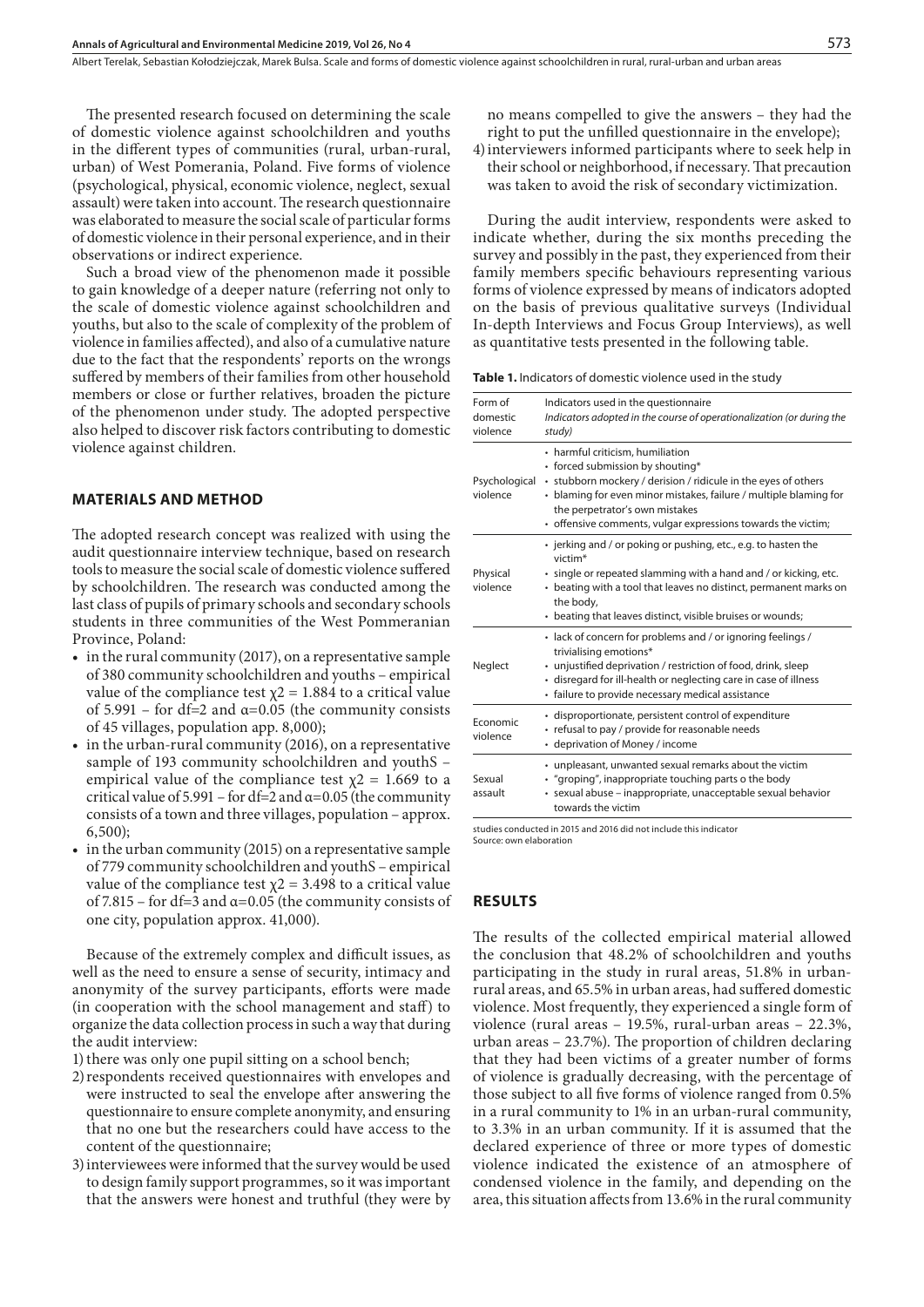to 11.9% in the urban-rural community to 23.8% of survey participants living in an urban community.

It seems that this part should be treated as a category requiring special attention from the system of formal social control (Interdisciplinary Team for Counteracting Domestic Violence and individual institutions whose members are part of it) [12, 13]. Co-occurrence of three or more forms of violence in the family environment seems to reveal cumulative symptoms of pathological family life, putting at risk the health, and even the lives victims of domestic violence.

The proportions in the sample of schoolchildren and youths from the described types of communities who have experienced particular forms of domestic violence are presented in the figure below.





Data expressed in %; n survey 2017 = 380 = 100%; n survey 2016 = 193 = 100%; n survey 2015 = 779 = 100%

*Source:* own study

The above data triggers reflection on the differences in the incidence of domestic violence by area of residence. While the experience of individual forms of violence (one or two) does not show significant differences between rural and urban areas, acts of more complex domestic violence against children and young people (three or more forms), as well as the ratio between those experiencing violence and those not experiencing any form of violence, raises some questions and encourages further research in order to examine the hypothesis that scale of domestic violence in cities is bigger than in rural areas.

A more detailed perspective on the structure of domestic violence is provided by Figure 2, which shows the intensity of each form of domestic violence (neglect, mental, physical, economic violence and sexual assault) through the distribution of the numbers of acts of violence (indices) experienced within each category, compared with the distribution of respondents experiencing and not experiencing the forms of violence under investigation.

In the experience of the participants of all three surveys, psychological violence was predominant; in rural areas (survey of 2017) and declared by 42.4% of the respondents. The scale of psychological violence was confirmed by the fact that while the proportion of other forms of domestic violence did not exceed a quarter or even a fifth of schoolchildren and youth, the proportion of acts of psychological violence oscillated around 50%. This is evidenced by the results



**Figure 2.** Scale of the 5 forms of domestic violence experienced by schoolchildren and youths in 3 types of community: rural, urban-rural and urban, according to conducted surveys

Data expressed in %; n survey 2017 = 380 = 100%; n survey 2016 = 193 = 100%; n survey  $2015 = 779 = 100\%$ 

*Source:* own study

obtained in the research carried out in the rural-urban community, where this share amounted to 51.3% (survey of 2016), as well as in the urban community – 60.5% (survey of 2015). This concerns noteworthy differences between the social reality in rural and urban areas, which is the prerequisite for further research.

Another issue worth highlighting in the structure of domestic violence in the types of areas described above, is the ranking of other forms of violence according to their incidence in the surveyed populations. While in rural areas the second most frequent form of violence was neglect (21.1%), in other areas it ranked fourth (in the urban-rural community – 13.5%, in the urban community – 22.3%), being surpassed by physical violence (20.7%) and economic violence (19.2%) in the urban-rural community and by economic violence (29.3%) and physical violence (25.4%) in the urban community. Further in-depth research will allow determination about how regular the observed differences occur.

The collected empirical material allows for an even more detailed view of the phenomenon of domestic violence in terms of its forms:

#### **1. Psychological violence**

1. 1. In the communities under study this relatively most often took the form of harmful criticism from one of the family members (the 2017 study in a rural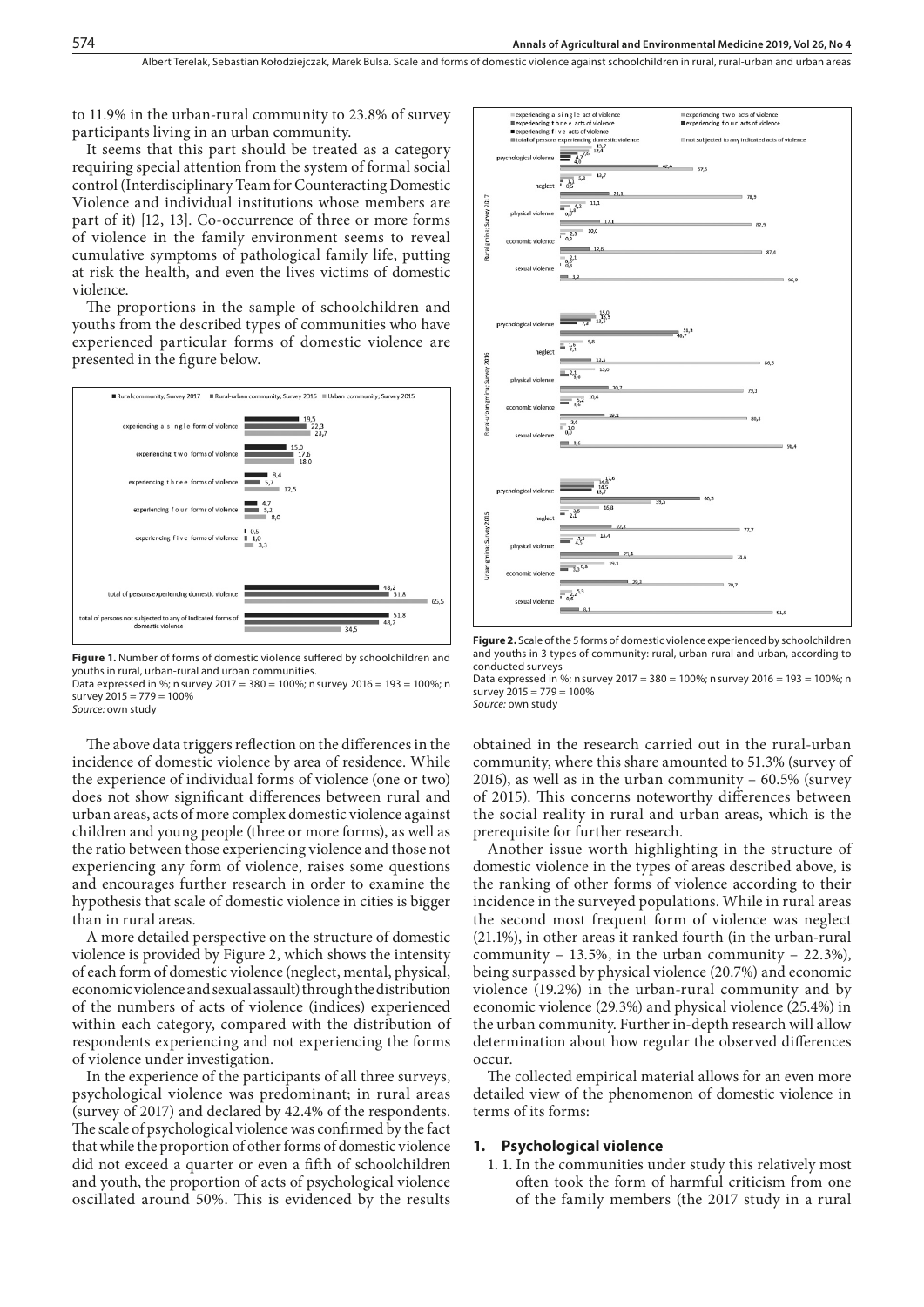community – 25.6%; the 2016 study in the urbanrural community – 31.6%; the 2015 study in an urban community – 45.1%). Similar to the incidence of this act of violence, the type of area determined its frequency; reported previous experience of harmful criticism were similar in all areas.

- 1. 2.The second most frequent type of psychological violence are offensive comments and vulgar terms. In the rural community (2017 survey), 21.6% experienced them, in the urban-rural community – 27%, and in the city – 34.7%.
- 1. 3. In the rural community,19.2% of respondents felt excessively and/or wrongly blamed in their home environment. In the urban-rural community, the number reached 27%, and in the urban community  $-40%$ .
- 1. 4. Least frequent were cases of humiliation, persistent mockery or ridicule. This type of violence was experienced by 14% of respondents from the rural community, 14.5% in the urban-rural community and 25.7% in the urban community.
- 1. 5. Forcing submission by shouting is an indicator used only in the 2017 survey. 19.7% of respondents declared experiencing this act of psychological violence.
- 1. 6. Ridiculing interviewees by members of their families. This type of violence was experienced by 14% of respondents from the rural community, 14.5% in the urban-rural community and 25.7% in the urban community.



**Figure 3.** Scale of acts of domestic psychological violence experienced by schoolchildren and youths in three types of communities: rural, urban-rural and urban, according to conducted surveys

Data expressed in %; n survey  $2017 = 380 = 100$ %; n survey  $2016 = 193 = 100$ %; nsurvey 2015 = 779 = 100% *Source:* Own study

#### **2. Physical violence**

- 2.1. Acts of physical violence expressed in the form of single or repeated slapping with the hand and/or kicking, etc., were experienced by 11.3% of respondents from the rural community (2017 survey), in the urban-rural community it was 19.7% (2016 survey), while in the urban community – 24.2% (2015 survey).
- 2.2. Beating with a tool that does not leave distinct, permanent marks on the body was experienced by 1.8% of respondents from the rural community (2017), 4.6% from the urban-rural community (2016), and 8.4% from the urban community (2015).
- 2.3. Beating that leaves distinct bruises or wounds was the experience of 2.1% of respondents from the rural community (2017), 5.7% from the urban-rural community (2016), in the urban community – 7.4% (2015)
- 2.4. Jerking and/or stabbing or pushing, etc., e.g. to hasten the victim, are an indicator used only in the 2017 survey. 9.7% of respondents declared experiencing this act of psychological violence.



**Figure 5.** Scale of acts of domestic physical violence experienced by schoolchildren and youth in three community types: rural, urban-rural and urban, according to conducted surveys.

Data expressed in %; n survey 2017 = 380 = 100%; n survey 2016 = 193 = 100%; n survey  $2015 = 779 = 100\%$ Źródło: badanie własne

### **3. Neglect**

- 3.1. The number of respondents who experienced underestimation of their ill-health or failure to provide care in case of illness amounted to 10.2% in the rural community (2017), 13.5%, in the urbanrural community a (2016) and 20.1% in the urban community (2015).
- 3.2. 1.3% respondents in the rural community (2017), 2.6% in the urban-rural community (2016) and 4.7% in the urban community (2015) experienced unjustified deprivation/restriction of food and/or drink (2017).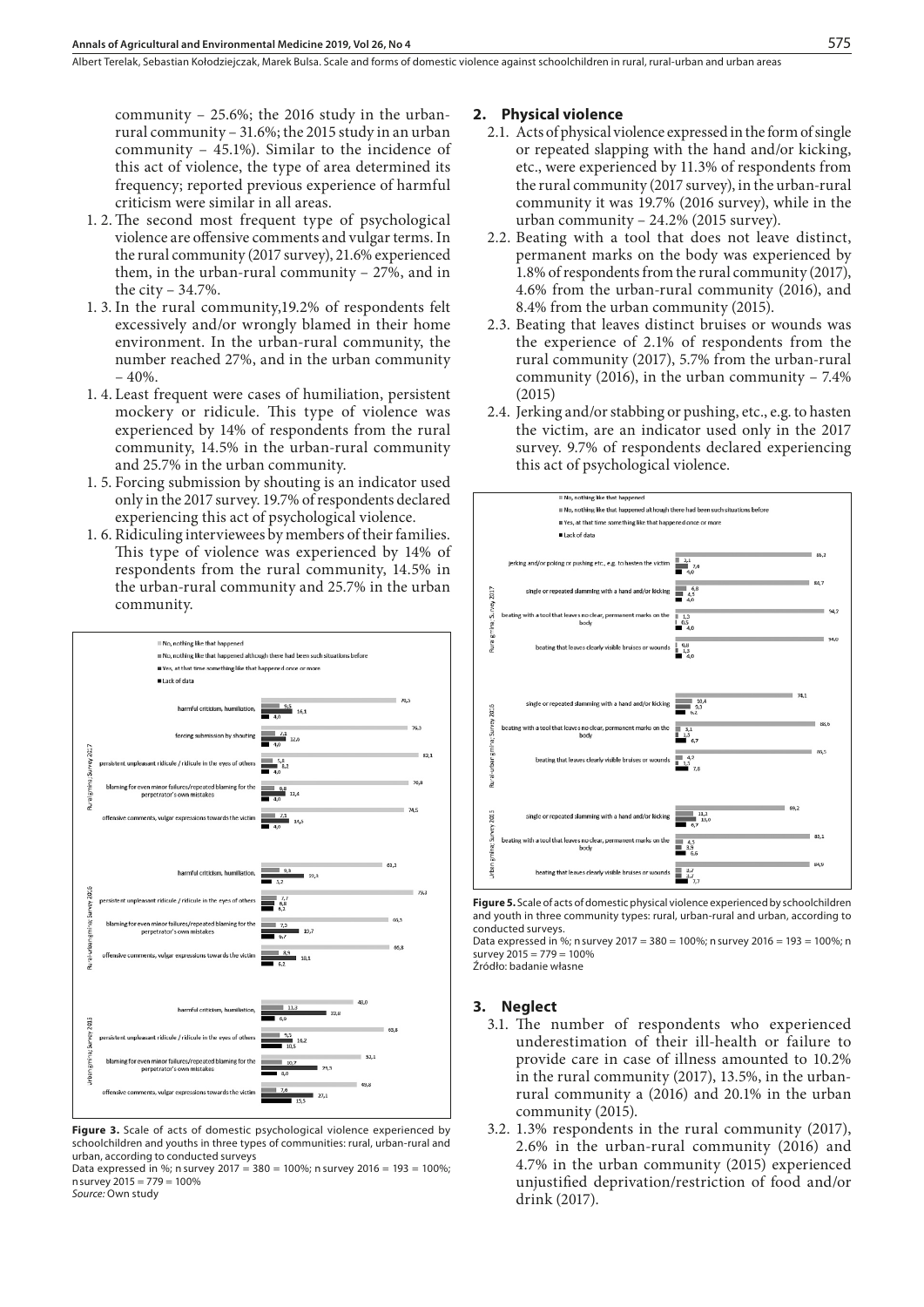- 3.3. Failure to provide necessary medical assistance was the experience of 2.6% respondents in the rural community (2017), 3.1% in the urban-rural community (2016) and 5.1% in the urban community (2015).
- 3.4. The indicator representing the lack of concern for problems and/or ignoring feelings/trivialising emotions was used in 2017 only, and the survey revealed that 16.3% of respondents encountered that form of domestic violence.



Figure 6. Scale of acts of domestic neglect experienced by school children and young people in three types of communities: rural, urban-rural and urban, according to conducted surveys.

Data expressed in %; n survey 2017 = 380 = 100%; n survey 2016 = 193 = 100%; n survey  $2015 = 779 = 100\%$ *Source:* own study

#### **4. Economic violence**

- 4.1. 9.5% of respondents from the rural community (2017), 14% from the urban-rural community (2016) and 23.1% from the urban community (2015) reported disproportionate and persistent control of expenditure.
- 4.2. Refusal to pay/provide for reasonable needs by household members was experienced by 4.3% of respondents from the rural community (2017), by 9.3% from the urban-rural community (2016) and by 13.6% of respondents from the urban community (2015).
- 4.3. 1.9% respondents from the rural community (2017), 8.3% from the urban-rural community (2016) and 6.0% from the urban community (2015) reported that they had been deprived of/coerced into handing over their money.

#### **5. Sexual assault**

- 5.1. The collected empirical material revealed that 2.1% respondents from the rural community (2017 survey), 2% from the urban-rural community (2016 survey) and 3.1% from the urban community (2015 survey) reported experiencing unpleasant and unwanted sexual remarks.
- 5.2. 0.8% of respondents from the rural community (2017), 2.6% from the urban-rural community (2016) and 4.0% from the urban community (2015) experienced inappropriate touching places of their body parts.



**Figure 7.** Scale of acts of domestic economical violence experienced by schoolchildren and youths in three community types: rural, urban-rural and urban, according to conducted surveys

Data expressed in %; n survey 2017 = 380 = 100%; n survey 2016 = 193 = 100%; n survey 2015 = 779 = 100% *Source:* own study

5.3. The most serious act of domestic sexual violence, i.e. sexual abuse, i.e. inappropriate, unacceptable sexual behaviour, was experienced by 0.8% of respondents from the rural community (2017 survey, the reported incidents had taken place earlier than the 6 months preceding the survey), and 1.9% of respondents from the urban community (2015). In the 2016 survey conducted in the urban-rural community, no such cases were revealed.



**Figure 8.** Scale of acts of domestic sexual assault experienced by schoolchildren and youths in three community types: rural, urban-rural and city, according to conducted surveys

Data expressed in %; n survey 2017 = 380 = 100%; n survey 2016 = 193 = 100%; n survey  $2015 = 779 = 100\%$ *Source:* own study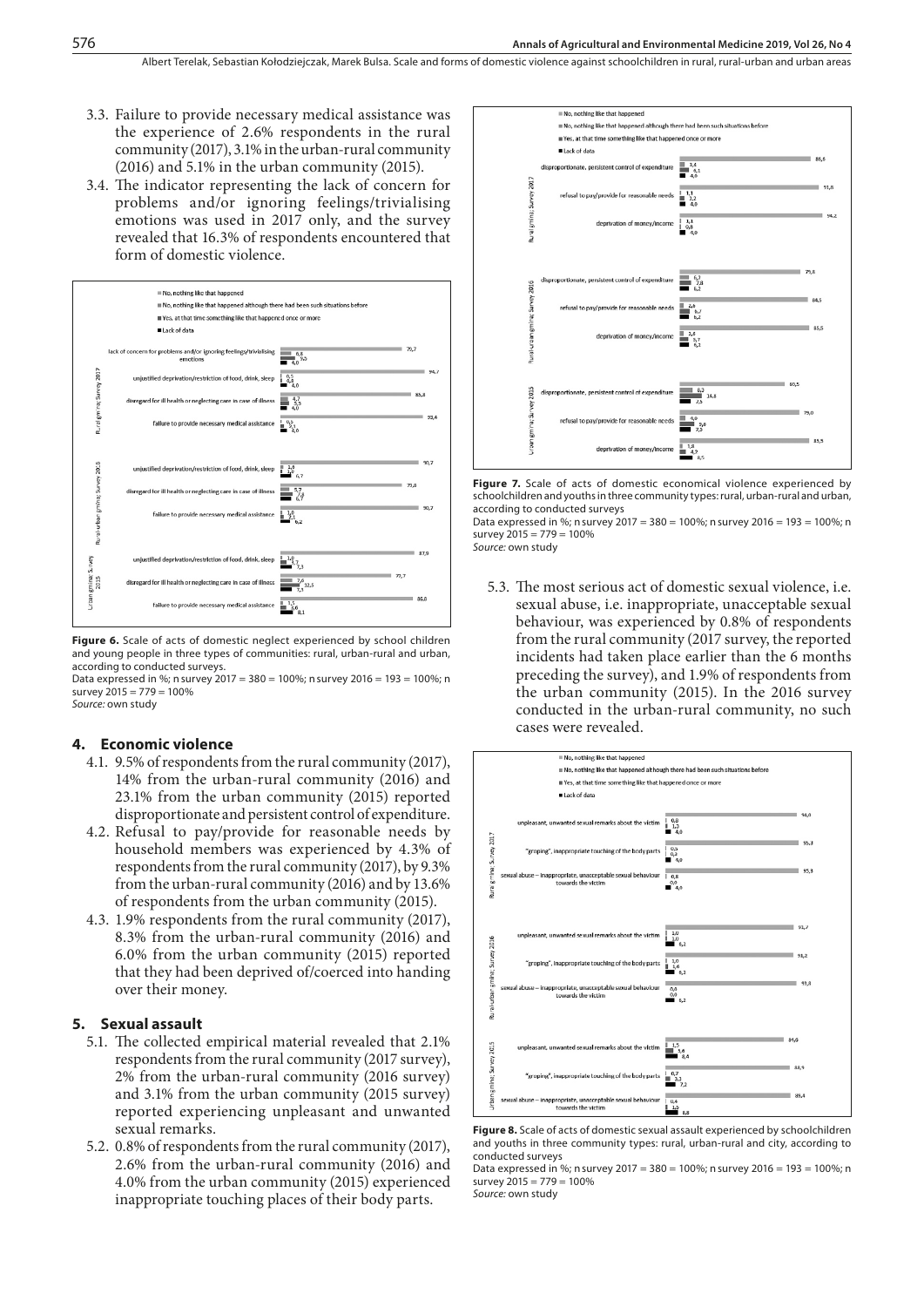#### **DISCUSSION**

Domestic violence is considered to be a threat to the existing system of values, a manifestation of breaking of the social norms and a symptom of social pathology on a national and global scale [14, 15, 16]. This vital issue has been within the scope of social and other studies in Poland for over 20 years, and interest in it is growing. In Poland initially, only parts of larger research projects were devoted to domestic violence, the most frequently referred to are the surveys of women conducted by the CBOS (Centre for Public Opinion Research) titled "Women '93" – on a nationwide representative random sample of adult women  $(N=1,087)$  and "Women '96" – on a nationwide representative random sample of adult women (N=1,101), which also explored the problem of domestic violence, as well as a study of domestic violence towards children realized by CBOS in 2008 under the title: *Social consent to beating children* [17]. Gradually, more research began to appear that focused on various forms of family violence inflicted on (or by) different social groups, such as women, seniors or dependents, including children and adolescents. A milestone in the Polish research on the scale of domestic violence against children and teenagers was the *Abused Children in Poland* report published by the Ministry of Labour and Social Policy in 2008 [18]. According to the surveys presented in the report, every fifth Pole was convinced that violence affected half of the Polish families. Also, 15% of Poles with children up to the age of 18 had used violence against them at least once, 12% more than once, and 1% repeatedly.

The victimization of children and adolescents, including domestic violence, was an important subject of the 2013 *National diagnosis of the problem of violence against children* [19]. The studies showed that 71% of teenagers aged 11–17 have experienced at least one form of violence in various situations, including the family environment.

Based on data from the Police Headquarters, the authors of the latest report on violence against children announced that the number of cases of domestic violence against children in Poland is decreasing – from 56.5 thousand in 2006 to 14.2 thousand in 2016. The proportion of children in the total number of victims of domestic violence is also declining from 36% in 2006 to 15% in 2016 [20]. However, these are official data, in the light of which the scale of domestic violence is usually smaller than is shown in sociological studies conducted on primary data. A significantly higher incidence of domestic violence is revealed by research carried out in 2014 under the project "Diagnosis and comparison of the incidence of domestic violence and assessment of the effectiveness of actions taken to counter domestic violence". According to the project, 47.1% of respondents declared knowledge of cases of domestic violence against children. The cases most often reported were of negligence (30.6%), mental violence (26.4%) and physical violence (25.7%), while sexual violence was disclosed the least frequently – 4.2%. In addition, 32% of teenagers knew at least one of their peers who experiences domestic violence [21]. However, these studies do not show the scale of violence against children, but only the scale of knowledge about such acts. It is difficult to deduce the scale of the phenomenon from the reported knowledge of child abuse in the domestic environment because some acts of violence are difficult to recognize (especially psychological violence). Surveys, from which this paper stems, shows that

domestic violence affects 48.2% of schoolchildren and youths living in rural areas, 51.8% in urban-rural areas and 65.5% in urban areas, with psychological violence being the most widespread and neglect being reported less frequently. This does not indicate the superior value of one study over another, but only the different findings of both studies.

Domestic violence is usually investigated in Poland using surveys based on national samples of respondents. The researchers usually use official data, which may give a false picture of the phenomenon or its uncontrolled deformations. Therefore, the idea of conducting research in which empirical material consists of reports of respondents' personal experience (with the utmost caution against their secondary victimization) of persons belonging to specific social groups (e.g. violence against women – among women; violence against seniors – among seniors; violence against children – among children) seems justified, because the cross-sectional research, even if conducted on large samples representative for the whole population, may distort the picture of the phenomenon.

Another issue that is worth emphasizing, are the substantial differences between the types of population in rural, urbanrural and urban areas, which are manifested by the varying incidence of domestic violence experienced by schoolchildren and youths. This topic is practically ignored by researchers dealing with the phenomenon of domestic violence in Poland. It is also rarely addressed by studies in other countries where some researchers take into account the dichotomy of rural and urban areas, looking for dependencies in this respect. For example, studies by S. Walby and J. Allen show that up to a quarter of the victims of domestic violence live in rural areas, the remainder live in cities, half of whom in city centres and a quarter in suburban areas. It should be emphasized, however, that those researchers have presented data relating to the total population of the specified areas [22]. W. A. Walsh, and M. J. Mattingly, in turn, focus on the problem of domestic violence against children taking into consideration the rural-urban dichotomy. According to their findings, children living in cities (45%) are slightly more likely to experience domestic violence than those in rural areas (40%) [9, 23].

#### **CONCLUSIONS**

- Depending on the type of area subject to the survey, the exposure to domestic violence experienced by schoolchildren and youths varies in scale (in the rural community – 48.2%, i.e. 1-α=0.95 confidence interval: 43.2% – 53.2% of the population; in the urban-rural community – 51.8%, i.e. 1-α=0.95 confidence interval: 45.8% – 59.8% of the population; in the urban community – 65.5%, i.e. 1-α=0.95 confidence interval: 62.0% – 69.0% of the population).
- • Most frequently, respondents were exposed to a single form of domestic violence (rural community – 19.5%, urbanrural community – 22.3%, urban community – 23.7%).
- The experience of 3 or more types of domestic violence indicates an atmosphere of concentrated violence in the family. Depending on the area, such a situation affects from 13.6% (the rural community), through 11.9% (urban-rural community) to 23.8% of survey participants living in a city.
- Simultaneous exposure to all 5 forms of domestic violence (psychological, physical, economic, sexual violence and